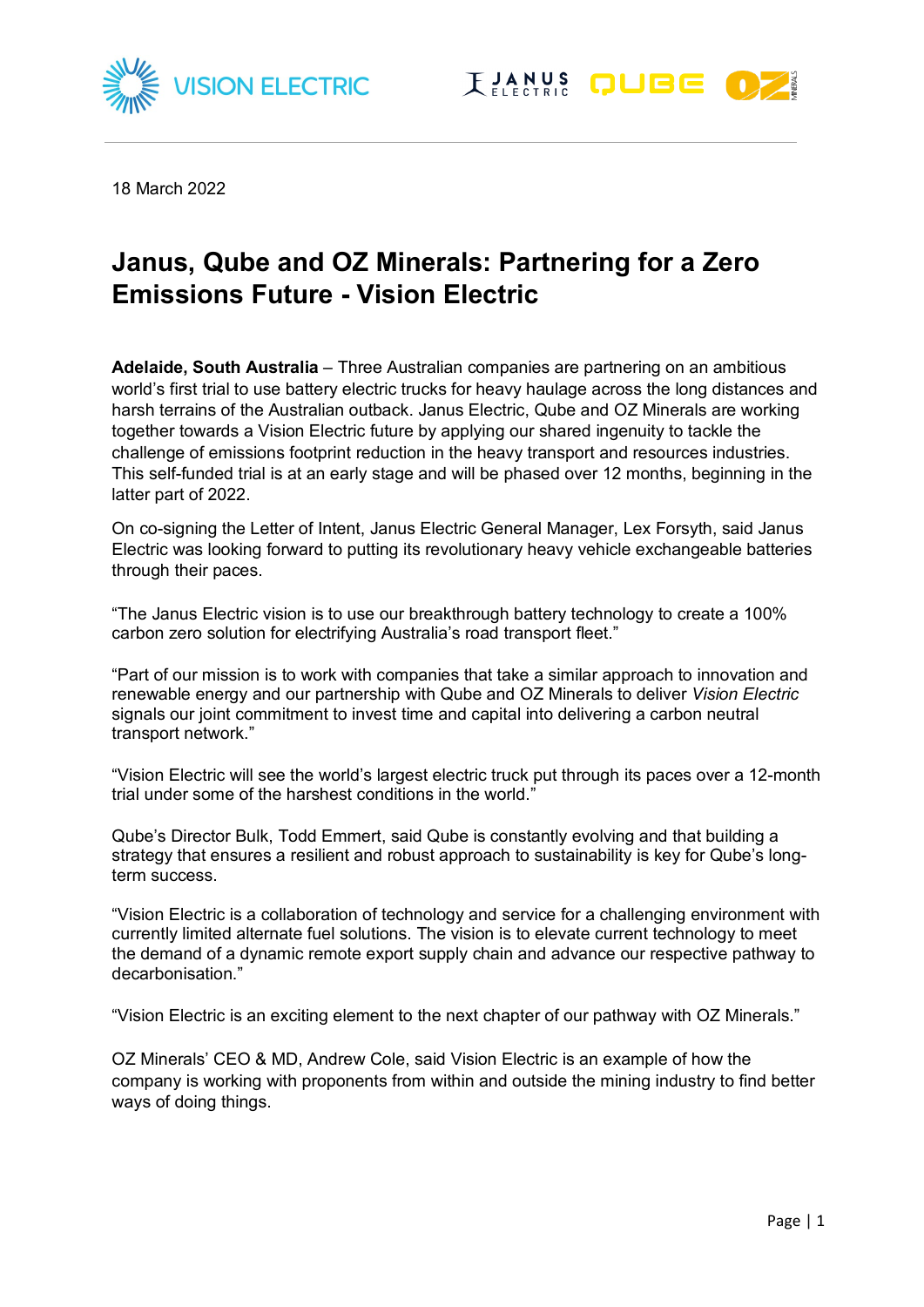



"OZ Minerals has aspirations to emit zero Scope 1 emissions and strive to systematically reduce Scope 2 & 3 emissions across our value chain; to work closely with our stakeholders to create mutual value by building each other's capability and capacity; and to deliver the activities along our value chain to enable our local stakeholder aspirations for generations to come.

This battery electric trial is one of the ways we are progressing towards these aspirations, and part of how we are bringing our Decarbonisation Roadmap to life."

As part of this trial, a battery recharging and replacement station will be set up in South Australia at Port Augusta, approximately 300 kilometres from Adelaide. Construction of this station is estimated to start in May 2022 and be completed by early August 2022. Once ready, the station will be used as a battery change over pit stop for the battery electric truck. It is expected that the battery change over can be completed in the same time it takes for traditional refuelling.

## **ENDS**

# **ABOUT JANUS ELECTRIC**

Janus Electric Ltd is a non-listed public company utilising Australian engineering ingenuity to electrify Prime Movers across Australia for a zero emissions future. The Janus Electric technology is agnostic – it does not matter what brand of truck you have – Volvo Mack, Kenworth, Freightliner, etc – we are able to convert it to electric.

Janus Electric's exchangeable "Charge and Change Station" battery technology minimises down time for a truck to "re-energise", provides flexibility of charge time and location, and enables our clients to have the most current technology, allowing them to travel further on a single charge. Utilising renewable energy, our Charge & Change Stations provide a three-way charging system – grid to battery, battery to battery and battery to grid. This enables storage of renewable energy which can be fed back into the grid creating a balanced energy source, which minimises surges and outages.

#### **ABOUT QUBE**

Qube Bulk is an operating division of Qube Holdings (ASX QUB), with the unit focused on the resources sector. Qube Bulk is motivated by providing mine to market and resupply solutions for a range of bulk commodities known as QIS (Quality Integrated Solutions) this is where we do our best work. We are encouraged to continuously challenge traditional practices and celebrate innovative, thought provoking development, which releases real value to our stakeholders.

Qube continues to be focused on building a sustainable business for the long-term. This means an organisation that not only benefits our customers and shareholders, but is committed to reducing our environmental impact and helping contribute to a better world.